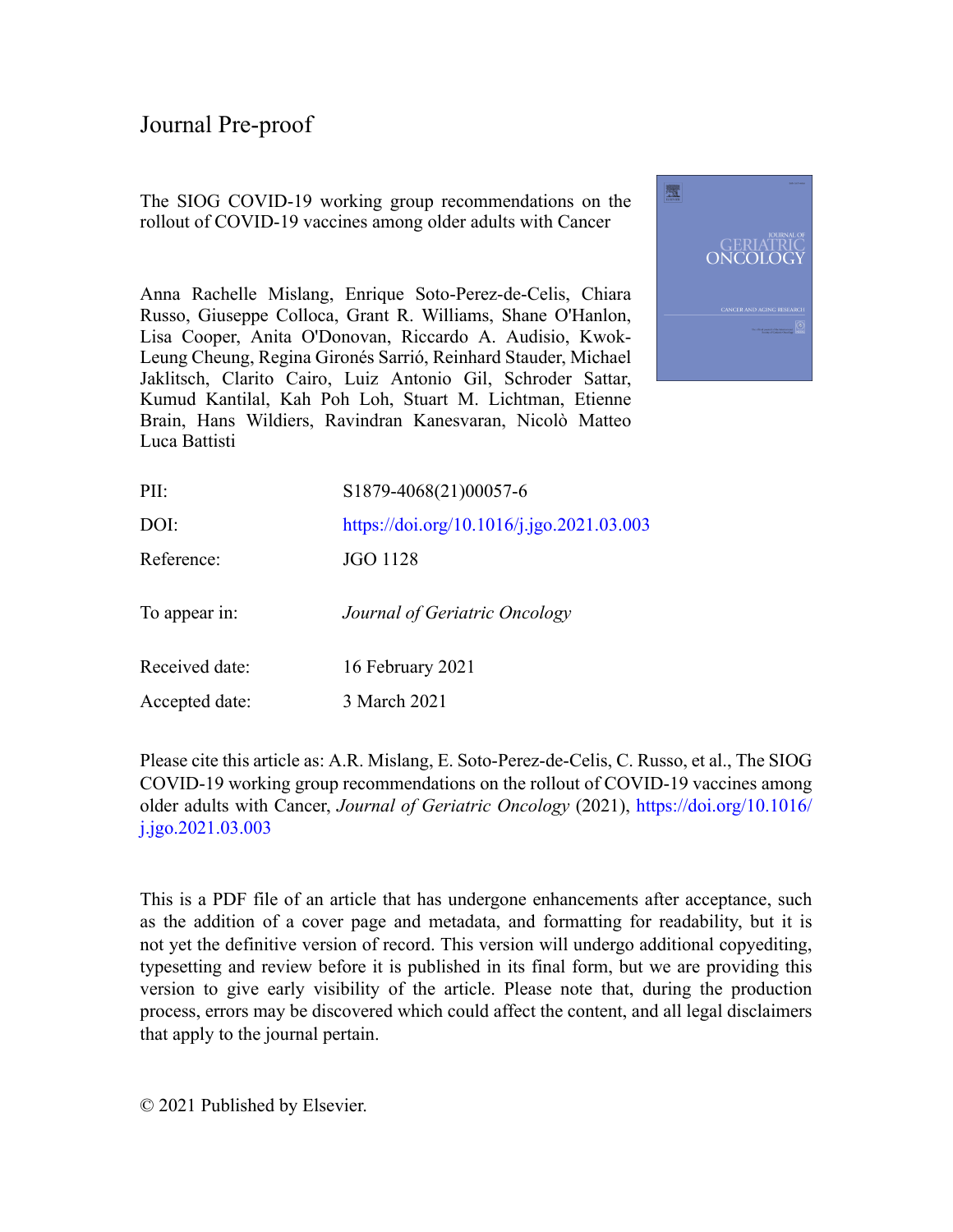# **The SIOG COVID-19 Working Group Recommendations on the Rollout of COVID-19 Vaccines among Older Adults with Cancer**

Anna Rachelle Mislang<sup>a</sup> anna.mislang@sa.gov.au; Enrique Soto-Perez-de-Celis<sup>b</sup> enrique.sotop@incmnsz.mx; Chiara Russo<sup>c</sup> Chiara.RUSSO@lyon.unicancer.fr; Giuseppe Colloca<sup>d</sup> giuseppeferdinando.colloca@policlinicogemelli.it; Grant R. Williams<sup>e</sup> grwilliams@uabmc.edu; Shane O'Hanlon<sup>f</sup> shaneohanlon@svhg.ie; Lisa Cooper<sup>g</sup> lcooper5@bwh.harvard.edu; Anita O'Donovan<sup>h</sup> Anita.ODonovan@tcd.ie; Riccardo A. Audisio<sup>i</sup> raudisio@doctors.org.uk; Kwok-Leung Cheung<sup>j</sup> Kwok\_Leung.Cheung@nottingham.ac.uk; Regina Gironés Sarrió<sup>k</sup> reginagiro@hotmail.com; Reinhard Stauder reinhard.stauder@i-med.ac.at; Michael Jaklitsch<sup>m</sup> mjaklitsch@bwh.harvard.edu; Clarito Cairo<sup>n</sup> dokclar@gmail.com; Luiz Antonio Gil Jr<sup>o</sup> gil.luizantonio@gmail.com; Schroder Sattar<sup>p</sup> schrodersatta@usask.ca; Kumud Kantilal<sup>q</sup> k.kantilal@uea.ac.uk; Kah Poh Loh' kahpoh\_loh@urmc.rochester.edu; Stuart M. Lichtman<sup>s</sup> LichtmaS@mskcc.org; Etienne Brain<sup>t</sup> Etienne.org/prain@curie.fr; Hans Wildiers<sup>u</sup> hans.wildiers@uzleuven.be; example a state of a symptom of a state of  $R$  avindran Kanesvaran<sup>v</sup> ravindran.kanesvaran@singhealth.com.sg; Nicolò Matteo Luca Battisti<sup>w</sup> nner (Character Character Character Character Character Character Character Character Character Character Character Character Character Character Character Character Character Character Character Character Character Charac

nicolo.battisti@rmh.nhs.uk

<sup>a</sup>Department of Medical Oncology, Flinders Centre for Innovation in Cancer, College of Medicine and Public Health, Flinders University, Bedford Park, SA, 5042, Australia

<sup>b</sup>Department of Geriatrics, Instituto Nacional de Ciencias Médicas y Nutrición Salvador Zubirán, Mexico City, Mexico

<sup>c</sup>Department of Medical Oncology, Centre Léon Bérard, Regional Comprehensive Cancer Centre, Lyon, France

dDipartimento di Diagnostica per Immagini, Radioterapia Oncologica ed Ematologia, Fondazione Policlinico U<sub>l</sub> iversitario A. Gemelli IRCCS, Rome, Italy

eInstitute for Cancer Outcomes and Survivorship, University of Alabama at Birmingham School of Medicine, Birmingham, AL, USA

<sup>f</sup>University College Dublin, St Vincent's University Hospital, Dublin, Ireland

<sup>g</sup>Division of Aging, Department of Medicine, Brigham and Women's Hospital, Harvard Medical School, Boston, MA, USA

hApplied Radiation Therapy Trinity (ARTT), Trinity St James's Cancer Institute, Trinity College, Dublin, Ireland

<sup>i</sup>Department of surgery, Sahlgrenska Academy - University of Gothenburg, Gothenburg, Sweden

<sup>j</sup>School of Medicine, University of Nottingham, Royal Derby Hospital Centre, Derby, UK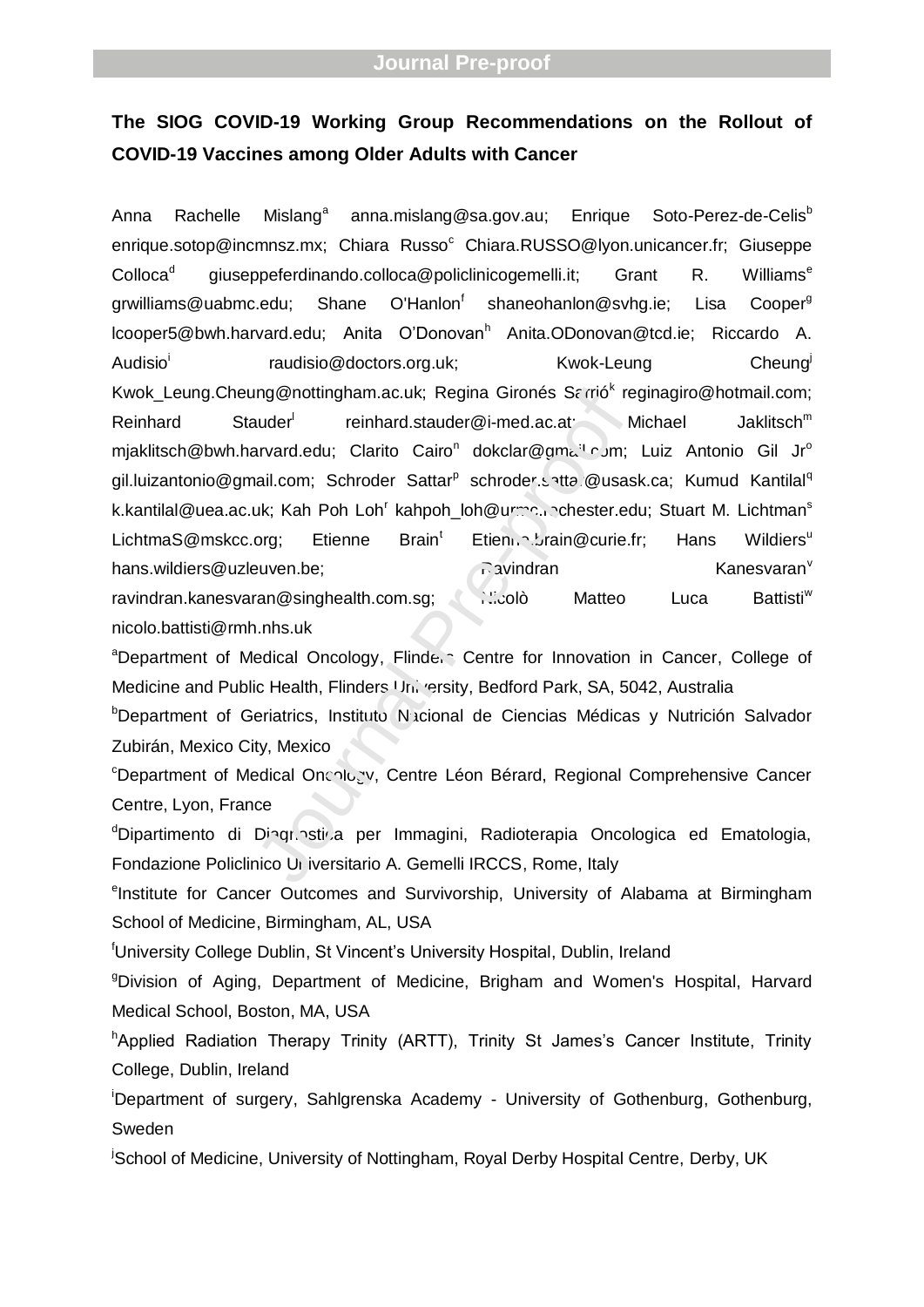<sup>k</sup>Department of Medical Oncology, Hospital Universitari i Politècnic La FE, Valencia, Spain <sup>l</sup>Department of Internal Medicine V (Haematology and Oncology), Innsbruck Medical University, Innsbruck, Austria <sup>m</sup>Brigham and Women's Hospital – Dana-Farber Cancer Institute, Harvard Medical School, Boston, MA, USA <sup>n</sup>National Integrated Cancer Control Program, Department of Health, Manila, Philippines <sup>o</sup>Geriatric Division - São Paulo University, São Paulo, Brazil <sup>P</sup>College of Nursing – University of Saskatchewan, Regina, Canada <sup>q</sup>School of Pharmacy, University of East Anglia, Norwich, UK <sup>r</sup>University of Rochester Medical Center, Division of Hematology/Oncology, Department of Medicine, James P. Wilmot Cancer Institute, Rochester, NY, USA **SDepartment of Medicine, Memorial Sloan Kettering Cancer Center, New York, NY, USA** tDepartment of Medical Oncology, Institut Curie, Saint-Cloud & Paris, France "Department of General Medical Oncology, University Hospitals Leuven, Leuven, Belgium VDivision of Medical Oncology, National Cancer Centre Singapore, Singapore WBreast Unit – Department of Medicine Department, The Royal Marsden NHS Foundation Trust, Breast Cancer Research Division, The Institute of Cancer Research, London, UK Resert Medical Center, Division of Tremato-ogy/Or<br>
2. Wilmot Cancer Institute, Rochester, NY, USA<br>
dicine, Memorial Sloan Kettering Cancer Center, N<br>
dical Oncology, Institut Curie, Saint-Clc ud & Paris,<br>
neral Medical On

Corresponding author: Anna Rachelle Mislang

Email address: anna.mislang@sa.gov.au

Twitter: @AnnaMislang

Postal address: Flinders Centre for Innovation in Cancer Level 4, 1 Flinders Drive Bedinru Park, SA 5042

انداند*(ت* 

Keywords: COVID-19, cancer, older patients, vaccine, SIOG

The COVID-19 pandemic continues to negatively impact our society. Older adults are at increased risk of morbidity and mortality. People who are frail, living in residential care facility, and/or with comorbidities, including cancer are disproportionately disadvantaged. To reduce the risk of infection among older adults with cancer, several anticancer therapies have been prioritized, delayed, deescalated, or omitted based on clinical need (1). However, public health interventions remain critical to mitigate transmission and minimize adverse outcomes. Of these,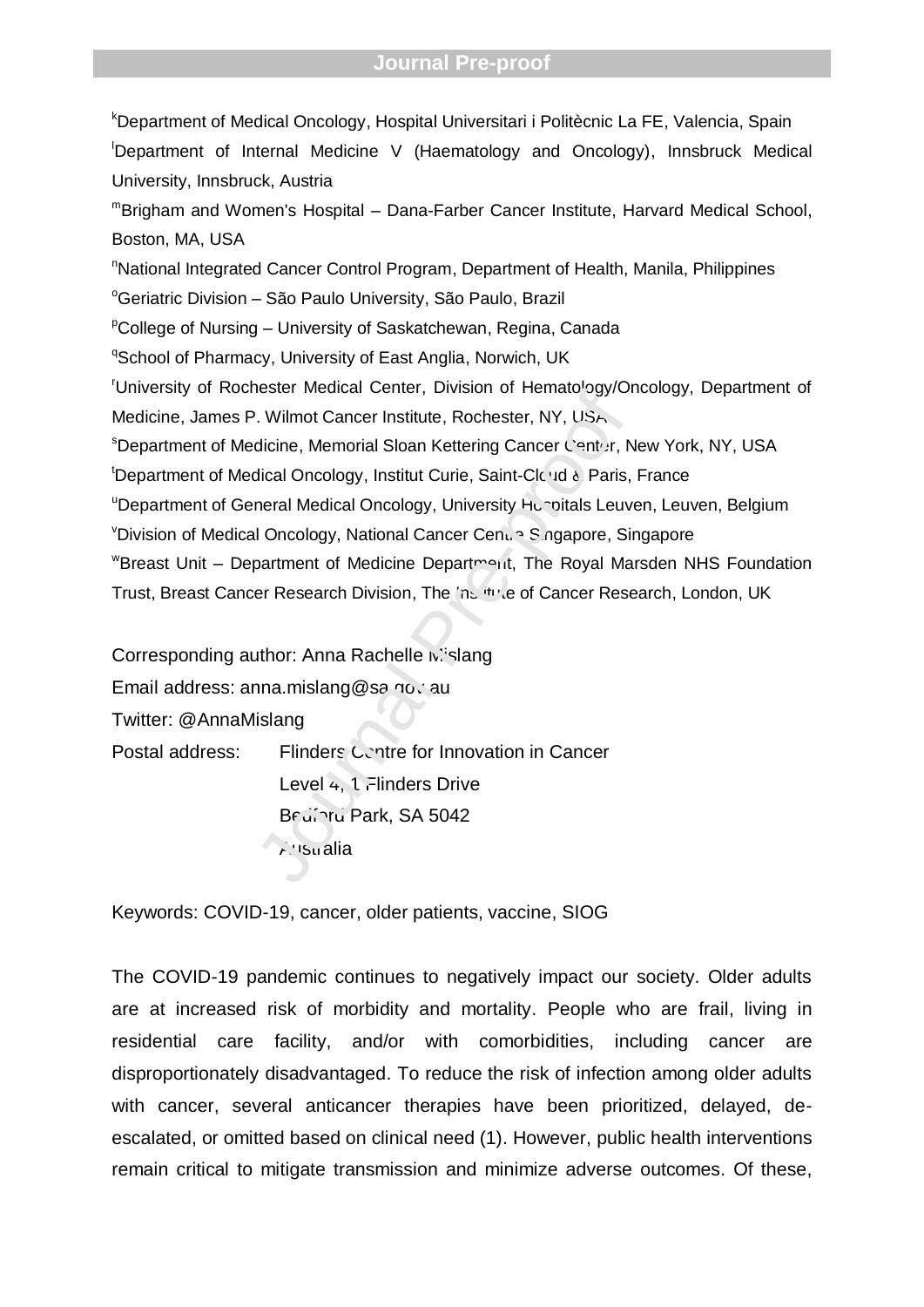mass immunization is perhaps a more effective preventive health measure and potentially a key exit strategy from this crisis.

*Considerations on the role of COVID-19 vaccines in older patients with cancer* To date, data on eight COVID-19 vaccines have been successfully submitted for authorization by the World Health Organization (2), five vaccines have reported results on efficacy and/or safety (Table 1), and over 50 are at various stages of development. As vaccines are made available to the general population, their rollout should be prioritized for those at higher risk of adverse outcomes including hospitalization and/or death. Older individuals are traditionally excluded from or underrepresented in clinical trials, and the same holds  $\mathbf{u}$  is for COVID-19 vaccine studies (3). Similarly, patients with cancer, comorbio ties, or immunosuppression have been excluded. Therefore, clinicians are experted to make recommendations based on the risk-benefit ratio and extrapolation  $\alpha$  trial data to the real world until more information becomes available.

The efficacy of vaccines relies on an intact in st response, which could be disrupted in people with myelosuppression due to cancer or its treatment. Age-related dysregulation and immune dysfunction, called immunosenescence, could potentially result in lower immunogenicity of vaccines in older adults (4). Physical exercise may augment vaccine-specific antibody responses; however, activities are limited by the imposed counter-pandemic riedsures. An adjuvanted vaccine may be used to overcome immunosenescence, as shown in the AZD1222 trial (5). d in clinical trials, and the same holds  $u$ ,  $u$  for filarly, patients with cancer, comorbio ties, or ded. Therefore, clinicians are expected to mak-benefit ratio and extrapolation on trial data to becomes available.<br>acc

Variability in the relationship between neutralizing- and binding-antibody titres in older adults was seen in he Ad26.COV2.S trial (6). Nevertheless, vaccine efficacy appears to be consistent in older subgroups with a trend for lower reactogenicity (Table 1). Notably, these findings are all based on short-term analyses, where the long-term efficacy is still unclear. Also, these studies did not include frailty measures nor large groups of older individuals, which limit the characterization of those recruited. Longer follow-up from vaccine trials will provide insight into the impact of vaccination on COVID-19 transmissibility, asymptomatic infections, or emerging mutant strains. The role of anticancer treatments, age, frailty and functional status on vaccine efficacy also needs to be investigated. Despite these caveats, the International Society of Geriatric Oncology (SIOG) COVID-19 Working Group advocates for a call to action to prioritize older adults with cancer in the vaccine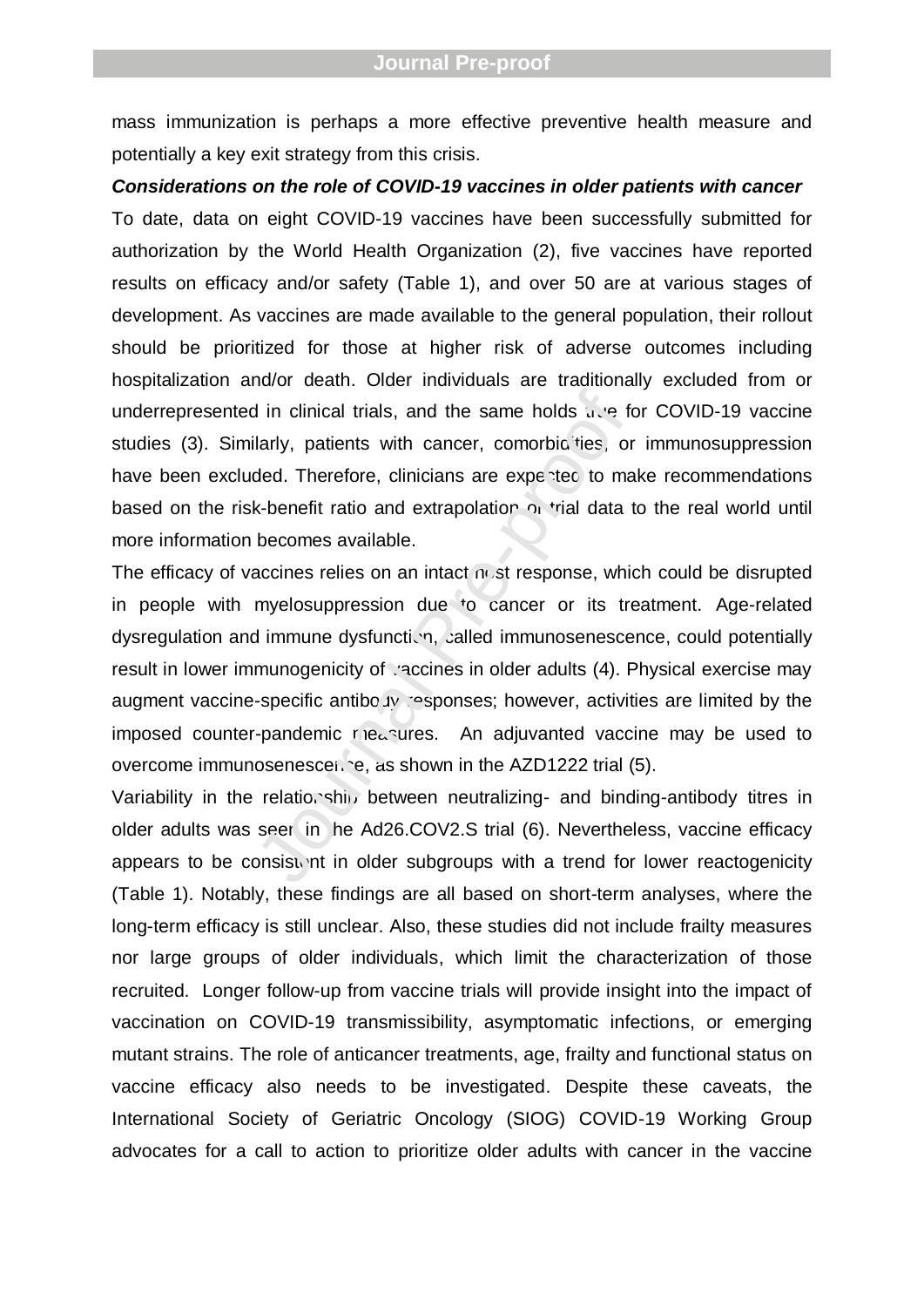rollout to protect this vulnerable group from the adverse outcomes of COVID-19, even in the absence of robust data.

The SIOG COVID-19 Working Group supports the following recommendations on the rollout of the COVID-19 vaccines for all older patients with cancer:

### **Recommendation Rationale**

A. For immediate action

Prioritize the rollout of vaccines to Higher death and other complications from COVID-19, including older patients with cancer (7). active or progressive cancer, or anticancer therapy at high risk for immunosuppression

Implement the use of regulated vaccines at the earliest opportunity, especially in areas with high community transmission

 For older patients receiving active anticancer therapy - if possible, schedule vaccination at  $t \to t$  time of bone marrow function ecovery and a few days before the next cycle to maximize its efficacy and minimize the impact of potential side effects on ongoing anticalcer treatments. ding older patients with cancer (7).<br>
gressive cancer, or<br>
apy at high risk for<br>
ion<br>
use of regulated No specific data avai<br>
earliest opportunity, vactine. Data<br>
as with high community experiences with infl<br>
Recommendati

intervention strategies, such as physical distancing, hand hygiene, mask wearing, and use of personal protective equipment to mitigate transmission, even for patients and healthcare professionals that have already been incidence and mortality from COVID-19 vaccinated

individuals at disproportionate risk of observed in patients with older age, 30-day all-cause mortality active or progressive

> No specific data available on COVID-19  $V$ <sub>4</sub> $C$ <sub>2</sub>ine. Data extrapolated from experiences with influenza vaccine (8). Recommendations from the UK Chemotherapy Board and Public Health England "Green Book" on Immunization Against Infectious Disease.

> The efficacy and timing on patients on immunosuppressive therapy still needs to be established.

Persevere with community-based Limited evidence exists on the impact of vaccines on COVID-19 transmission.

> The timing and level of measures to contain the virus, such as travel restrictions, facilities shutdowns, and social distancing have impacted the (9).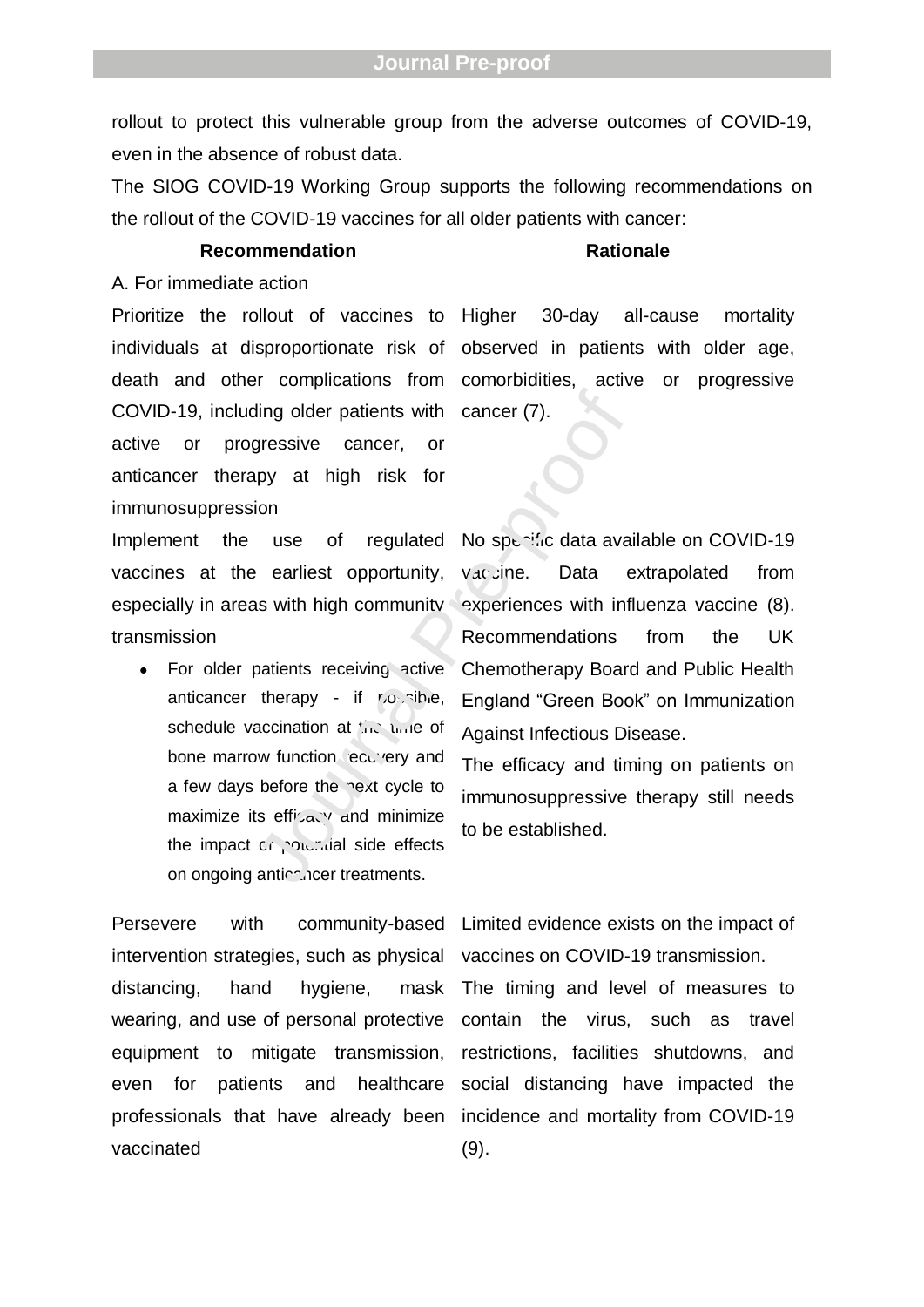older adults with cancer living in low and Let's #ACTogether for #VaccinEquity middle-income countries by means of negotiation of fair prices and by equitable distribution of the vaccine supply through international collaborations and partnerships.

Ensure equitable and timely access to vaccines in older people within community, local, or national level.

socially and medically disadvantaged populations, including those with poor access to healthcare or from underrepresented racial/ethnic groups, in vaccination campaigns. or national level.<br>
Atients with cancer from Higher incidency and<br>
adically disadvantaged COVID-19 in racial<br>
uding those with poor likely related to under<br>
ealthcare or from social deforminants of<br>
at racial/ethnic groups

Create and disseminate educational messaging and risk communication campaigns aimed at convincing  $C$  der adults with cancer and their caregivers of the value and safety of  $v_{\alpha}$  cination

Foster collaboration with advocacy statements suggesting that "access to strategies to COVID-19 response (11). vaccines should be prioritized based on the capacity to contribute to economy", as these stigmatize ageing people as a burden, thereby compromising ethics and health equity

B. For subsequent action

Investigate the vaccines' safety, seroconversion, long-term Populations included in phase III and randomized controlled trials were mostly

Facilitate the availability of vaccines for In line with WHO recommendations for and the United Nations COVAX program.

Prioritize older patients with cancer from Higher incidence and mortality from COVID-19 in racial/ethnic minorities likely related to underlying disparities in social  $d^2$ : erminants of health (10).

> Avoid "fake news", misinformation, and minimise confusion from several media platforms by disseminating accurate information that is readily available/accessible to a wider audience.

groups to dispel simplistic and populist cross-sectoral collaborations are key Advocacy, community engagement, and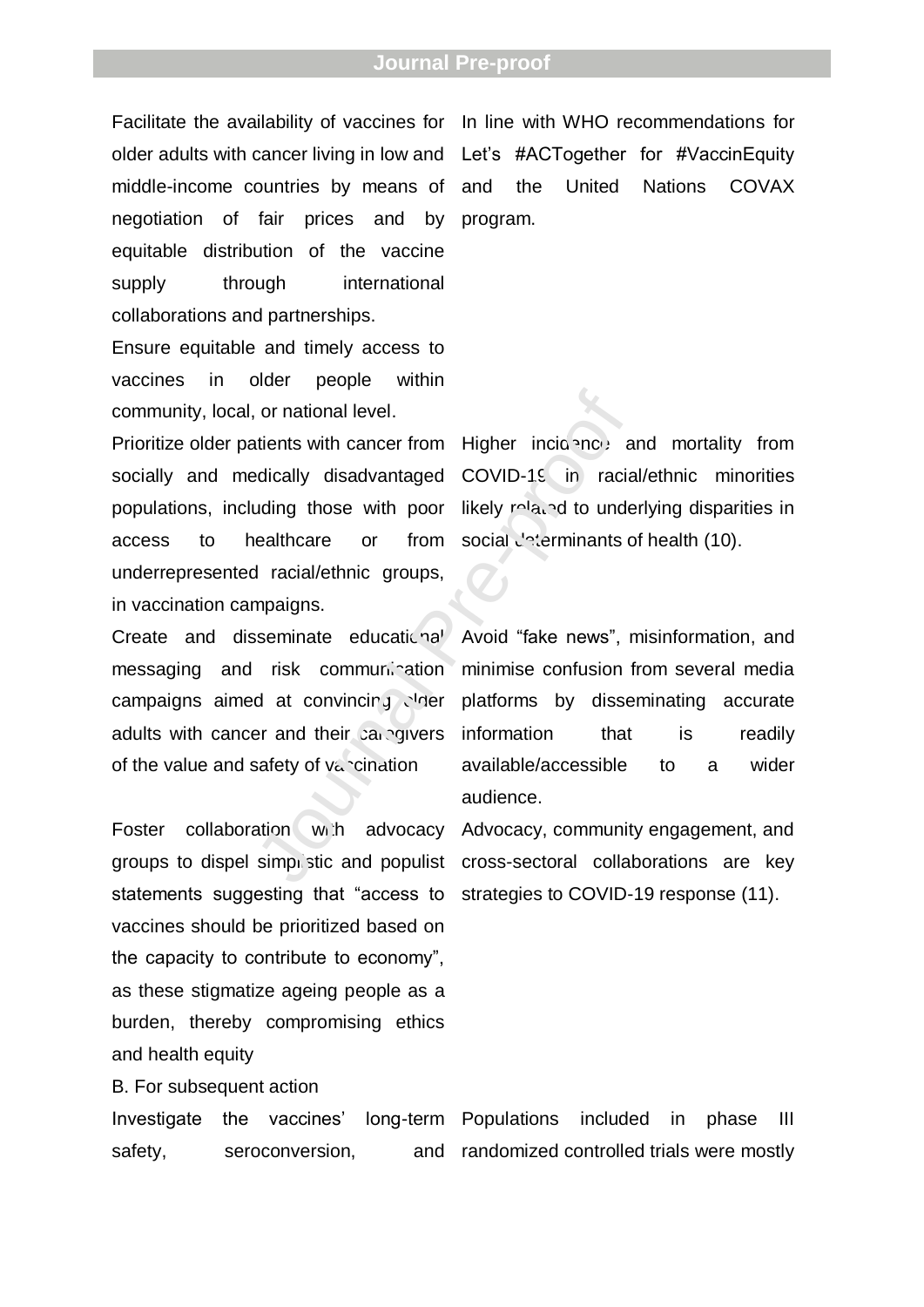seroprotection rates in older adults with younger cancer

individuals without comorbidities. "Real-world" evidence can further support the effectiveness COVID-19 vaccines among other populations such as older adults and patients with cancer.

Prioritize investigations on the impact of aging, reduction in physical activities, function, frailty, and anticancer treatments on vaccine efficacy and adverse effects

| Table 1. Summary of the published resilts on COVID-19 Vaccines and efficacy |  |  |
|-----------------------------------------------------------------------------|--|--|
| in older people (in alphabetical order)                                     |  |  |

| treatments on vaccine                                                                |      |             | efficacy and |                                                                             |                  |           |                           |              |               |  |
|--------------------------------------------------------------------------------------|------|-------------|--------------|-----------------------------------------------------------------------------|------------------|-----------|---------------------------|--------------|---------------|--|
| adverse effects                                                                      |      |             |              |                                                                             |                  |           |                           |              |               |  |
| Therefore, SIOG joins the call of other international erganizations for prioritizing |      |             |              |                                                                             |                  |           |                           |              |               |  |
| patients at higher risk of morbidity and mortality from COVID-19, specifically older |      |             |              |                                                                             |                  |           |                           |              |               |  |
| adults with cancer, when implementing global and Islam vaccination plans.            |      |             |              |                                                                             |                  |           |                           |              |               |  |
|                                                                                      |      |             |              |                                                                             |                  |           |                           |              |               |  |
|                                                                                      |      |             |              | Table 1. Summary of the published resalts on COVID-19 Vaccines and efficacy |                  |           |                           |              |               |  |
| in older people (in alphabetical order)                                              |      |             |              |                                                                             |                  |           |                           |              |               |  |
| <b>Vaccine</b>                                                                       | N    | <b>Desi</b> | <b>Type</b>  | <b>Main</b>                                                                 | <b>Main</b>      |           | <b>Dose</b>               | <b>Effic</b> | Older         |  |
|                                                                                      |      | gn          |              | . clusio                                                                    | <b>Exclusion</b> |           | inter                     | acy          | <b>Adults</b> |  |
|                                                                                      |      |             |              | n                                                                           | <b>Criteria</b>  |           | val                       |              | inclusio      |  |
|                                                                                      |      |             |              | <b>Criteria</b>                                                             |                  |           |                           |              | n and         |  |
|                                                                                      |      |             |              |                                                                             |                  |           |                           |              |               |  |
|                                                                                      |      |             |              |                                                                             |                  |           |                           |              | vaccine       |  |
|                                                                                      |      |             |              |                                                                             |                  |           |                           |              | safety        |  |
| <b>AstraZe</b>                                                                       | 11,6 | Sing        | Chimpa       | Age $\geq$ 18                                                               | Severe           | or        | LD                        | 70.4         | $\geq 70$     |  |
| neca                                                                                 | 36   | le          | nzee         | years                                                                       | uncontrolled     |           | $(2-2)$                   | %            | years         |  |
| <b>AZD122</b>                                                                        |      | blind       | adenovi      |                                                                             | medical          |           | $\boldsymbol{\mathsf{x}}$ |              | $(9.5\%)$     |  |
| 2(5, 12)                                                                             |      |             | rus          |                                                                             | comorbiditie     |           | $10^{10}$                 |              |               |  |
|                                                                                      |      |             | vectore      |                                                                             | ${\sf S}$        |           | virus                     |              | In phase      |  |
|                                                                                      |      |             | d            |                                                                             | Participants     |           | partic                    |              | $\mathbf{I}$  |  |
|                                                                                      |      |             | vaccine      |                                                                             | aged             | $\geq 65$ | les)                      |              | compon        |  |
|                                                                                      |      |             |              |                                                                             | years with a     |           | or SD                     |              | ent < 70      |  |
|                                                                                      |      |             |              |                                                                             | Dalhousie        |           | $(3.5 -$                  |              | $(n=79)$      |  |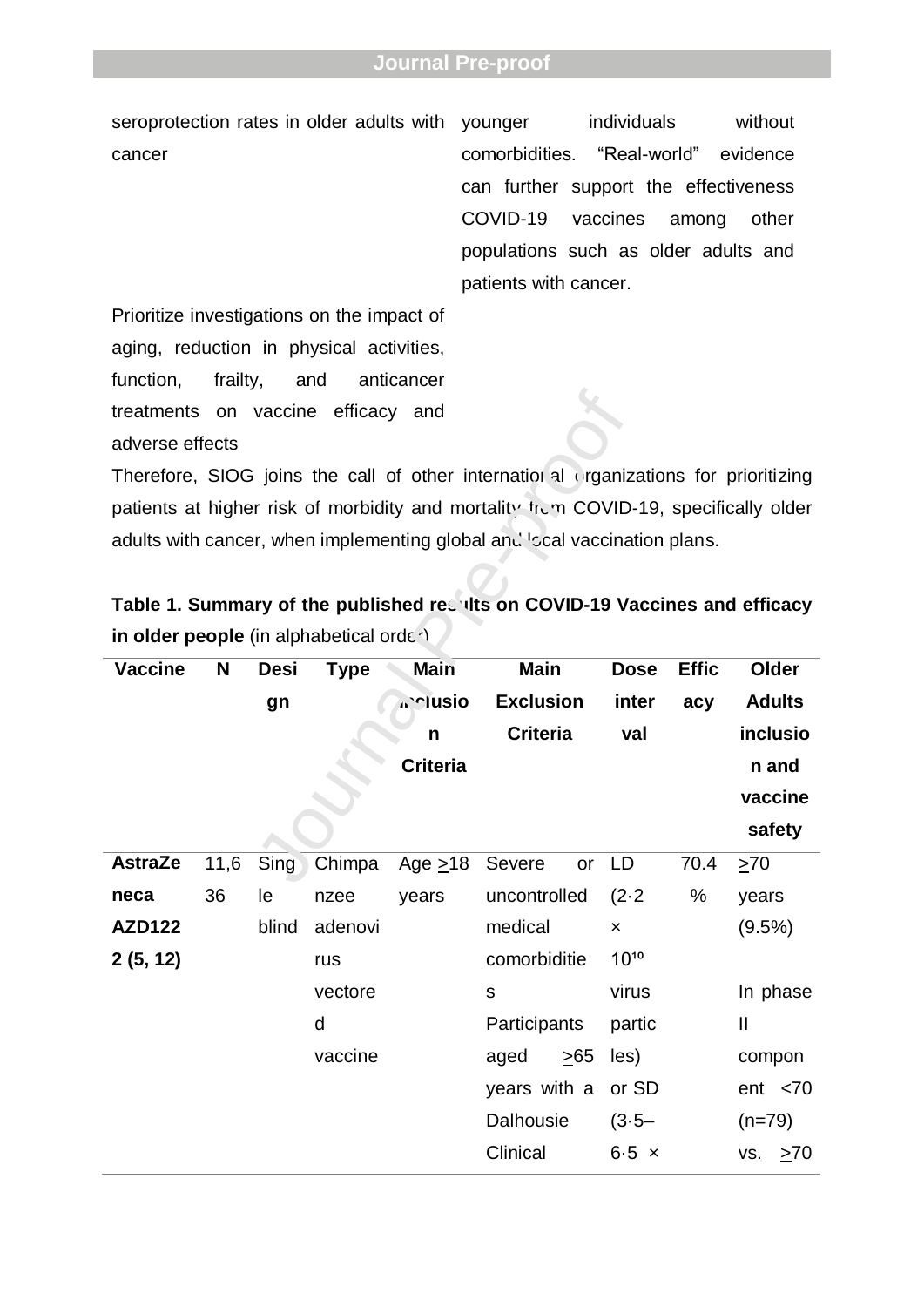|               |      |       |             |                       | <b>Frailty Score</b>         | $10^{10}$         |         | $(n=49)$   |          |
|---------------|------|-------|-------------|-----------------------|------------------------------|-------------------|---------|------------|----------|
|               |      |       |             |                       | of $\geq 4$                  | virus             |         | years:     |          |
|               |      |       |             |                       |                              | partic            |         | Similar    |          |
|               |      |       |             |                       |                              | les)              |         | antibody   |          |
|               |      |       |             |                       |                              | x2                |         | respons    |          |
|               |      |       |             |                       |                              | 28                |         |            | e across |
|               |      |       |             |                       |                              | days              |         | all        | age      |
|               |      |       |             |                       |                              | apart             |         | groups     |          |
|               |      |       |             |                       |                              |                   |         |            |          |
|               |      |       |             |                       |                              |                   |         | Fewer      |          |
|               |      |       |             |                       |                              |                   |         |            | reactoge |
|               |      |       |             |                       |                              |                   |         | nicity     |          |
|               |      |       |             |                       |                              |                   |         | events     |          |
|               |      |       |             |                       |                              |                   |         | Localize   |          |
|               |      |       |             |                       |                              |                   |         | d AEs:     |          |
|               |      |       |             |                       |                              |                   |         |            | 82% vs.  |
|               |      |       |             |                       |                              |                   |         | 61%        |          |
|               |      |       |             |                       |                              |                   |         | Systemi    |          |
|               |      |       |             |                       |                              |                   |         | c AEs:     |          |
|               |      |       |             |                       |                              |                   |         |            | 82% vs.  |
|               |      |       |             |                       |                              |                   |         | 65%        |          |
| Gam-          | 19,8 | Dou   | idniope,    | Age<br>$\geq$         | Immunosupp                   | 1x10 <sup>1</sup> | 91.6    | >60        |          |
| <b>COVID-</b> | 66   | ble   | $n$ int     | 18                    | ression                      | 1                 | $\%$    | years      |          |
| Vac           |      | blind | replicati   | years                 |                              | viral             |         | $(10.8\%)$ |          |
| (Sputnik      |      |       | on-         |                       |                              | partic            | $>60$ : |            |          |
| $V)$ (13)     |      |       | deficien    |                       |                              | les x             | 91.8    |            |          |
|               |      |       | $\mathbf t$ |                       |                              | 2, 21             | %       |            |          |
|               |      |       | adenovi     |                       |                              | days              |         |            |          |
|               |      |       | rus         |                       |                              | apart             |         |            |          |
| Janssen       | 805  | Sing  | Modifie     | Healthy               | $\qquad \qquad \blacksquare$ | LD:               | > 90    | $\geq 65$  |          |
| <b>Ad26.C</b> |      | le    | $\sf d$     | adults of             |                              | (5x10)            | %       | years      |          |
| <b>OV2.S</b>  |      | blind | adenovi     | age<br>$\overline{2}$ |                              | $10$              |         | (50%)      |          |
| (6)           |      |       | rus         | cohorts               |                              | viral             |         |            |          |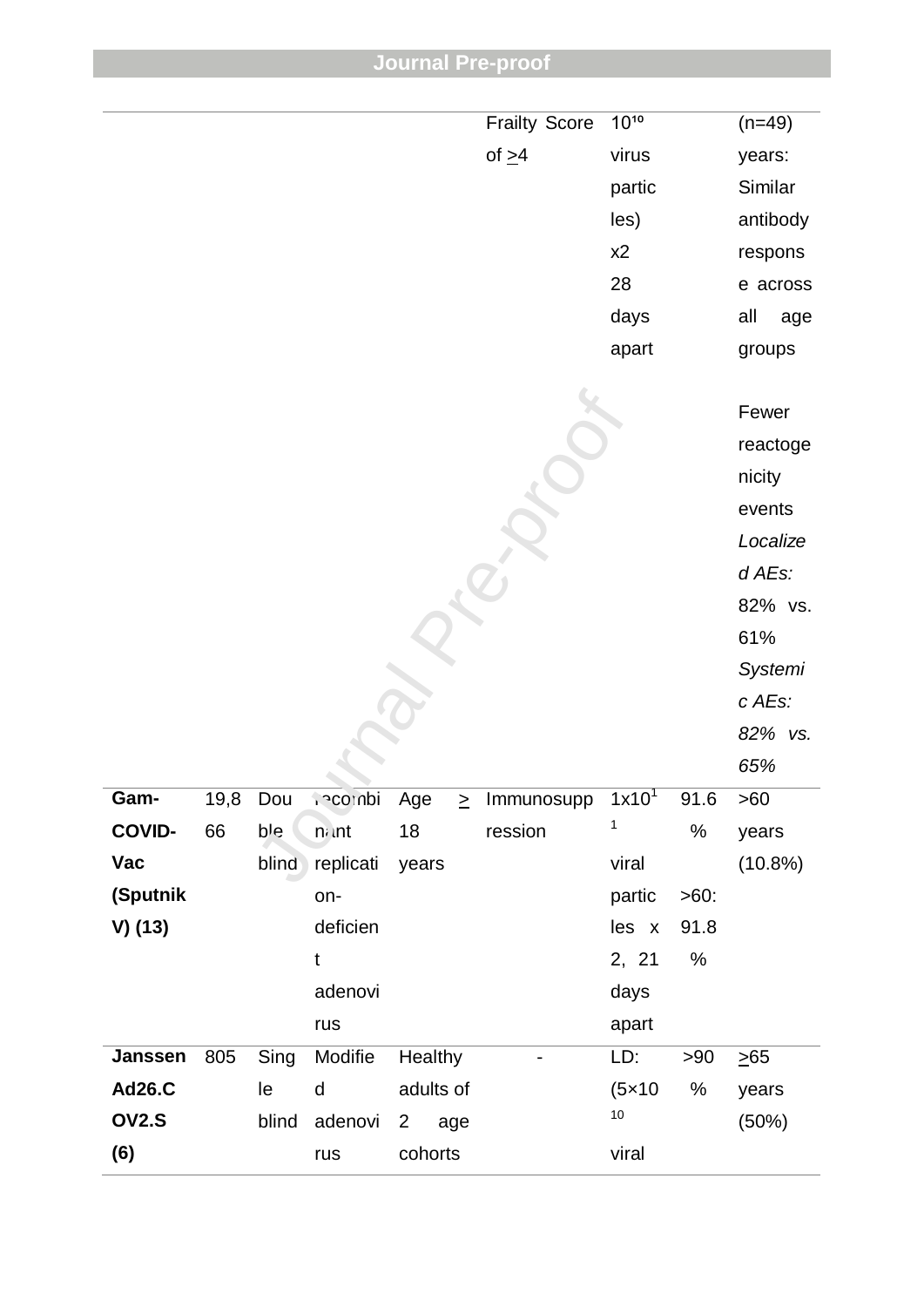| <b>Journal Pre-proof</b> |  |  |  |
|--------------------------|--|--|--|
|                          |  |  |  |

|               |      |     |      | $1a$ : | $18-$     |            | partic          |                                     | <b>Cohort</b> |
|---------------|------|-----|------|--------|-----------|------------|-----------------|-------------------------------------|---------------|
|               |      |     |      | 55     |           |            | les)            |                                     | 1a vs. 3      |
|               |      |     |      | years  |           |            | or              |                                     | Lower         |
|               |      |     |      | 3:     | $\geq 65$ |            | HD:             |                                     | Immune        |
|               |      |     |      | years  |           |            | $(1 \times 10)$ |                                     | respons       |
|               |      |     |      |        |           |            | 11              |                                     | $\mathsf e$   |
|               |      |     |      |        |           |            | viral           |                                     | LD:           |
|               |      |     |      |        |           |            | partic          |                                     | 100%          |
|               |      |     |      |        |           |            | les)            |                                     | vs. 91%       |
|               |      |     |      |        |           |            | in              |                                     | HD:           |
|               |      |     |      |        |           |            | singl           |                                     | 100%          |
|               |      |     |      |        |           |            | e vs.           |                                     | vs. 94%       |
|               |      |     |      |        |           |            | $\overline{2}$  |                                     |               |
|               |      |     |      |        |           |            | dose            |                                     | Lower         |
|               |      |     |      |        |           |            | s, 56           |                                     | incidenc      |
|               |      |     |      |        |           |            | days            |                                     | e of AEs      |
|               |      |     |      |        |           |            | apart           |                                     | Localize      |
|               |      |     |      |        |           |            |                 |                                     | d AEs         |
|               |      |     |      |        |           |            |                 |                                     | LD: 64%       |
|               |      |     |      |        |           |            |                 |                                     | vs.41%        |
|               |      |     |      |        |           |            |                 |                                     | HD:           |
|               |      |     |      |        |           |            |                 |                                     | 65%           |
|               |      |     |      |        |           |            |                 |                                     | vs.84%        |
|               |      |     |      |        |           |            |                 |                                     | Systemi       |
|               |      |     |      |        |           |            |                 |                                     | c AEs         |
|               |      |     |      |        |           |            |                 |                                     | LD: 78%       |
|               |      |     |      |        |           |            |                 |                                     | vs. 42%       |
|               |      |     |      |        |           |            |                 |                                     | HD:           |
|               |      |     |      |        |           |            |                 |                                     | 46% vs.       |
|               |      |     |      |        |           |            |                 |                                     | 55%           |
|               |      |     |      |        |           |            |                 |                                     |               |
| <b>Modern</b> | 30,4 | Dou | mRNA | Age    | $\geq$    | Immunosupp | 100m            | 94.1                                | $>65$         |
| a             | 20   | ble |      | 18     |           | ression    | cg x2           | $% \mathcal{A}=\mathcal{A}^{\ast }$ | years         |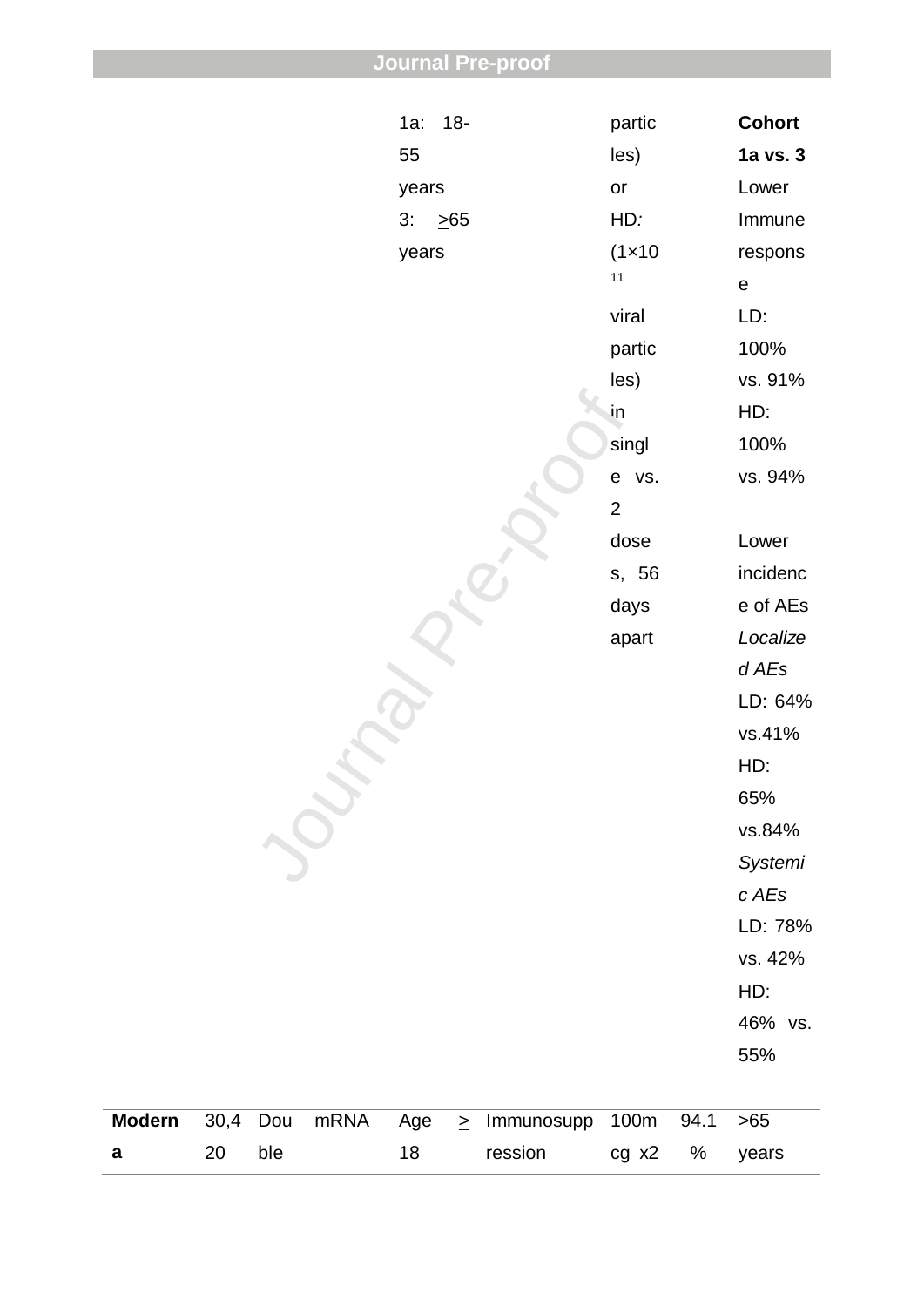| mRNA-          |      | blind |      | years        |                   |             | 28    |         | (25%)     |          |  |  |
|----------------|------|-------|------|--------------|-------------------|-------------|-------|---------|-----------|----------|--|--|
| 1273           |      |       |      |              | At high           |             | days  | $<64$ : |           |          |  |  |
| (14)           |      |       |      | risk         | $\circ$ of        |             | apart | 95.6    | Less      |          |  |  |
|                |      |       |      |              | COVID-            |             |       | $\%$    | common    |          |  |  |
|                |      |       |      | 19           |                   |             |       | $.65$ : | AEs       | in       |  |  |
|                |      |       |      |              | infection         |             |       | 86.4    | $\geq 65$ |          |  |  |
|                |      |       |      | by           |                   |             |       | $\%$    | (89%)     |          |  |  |
|                |      |       |      |              | location          |             |       |         | VS.       | $18 -$   |  |  |
|                |      |       |      | or           |                   |             |       |         | 64        |          |  |  |
|                |      |       |      |              | comorbi           |             |       |         | (93%)     |          |  |  |
|                |      |       |      | dities       |                   |             |       |         | years     |          |  |  |
| <b>Pfizer</b>  | 43,5 | Dou   | mRNA |              | Age $\geq$ 16     | Immunosur p | 30    | 95%     | >65       |          |  |  |
| <b>BioNTec</b> | 48   | ble   |      |              | Healthy           | ression     | mcg   |         | years     |          |  |  |
| h              |      | blind |      | or           |                   |             | x2    |         | (21%)     |          |  |  |
| <b>BNT162</b>  |      |       |      | stable       |                   |             | 21    |         |           |          |  |  |
| b2 (15)        |      |       |      |              | chronic           |             | days  |         | Lower     |          |  |  |
|                |      |       |      |              | n di cal<br>apart |             |       |         |           | reactoge |  |  |
|                |      |       |      |              | conditio          |             |       |         | nicity    |          |  |  |
|                |      |       |      | $\mathbf{K}$ |                   |             |       |         | events    |          |  |  |
|                |      |       |      |              |                   |             |       |         | in        | $>55$    |  |  |
|                |      |       |      |              |                   |             |       |         | years     |          |  |  |
|                |      |       |      |              |                   |             |       |         | $(2.8\%)$ |          |  |  |
|                |      |       |      |              |                   |             |       |         | VS.       | $16-$    |  |  |
|                |      |       |      |              |                   |             |       |         |           | 55 years |  |  |
|                |      |       |      |              |                   |             |       |         | $(4.6\%)$ |          |  |  |

## **LD: low dose; HD: high dose; SD: standard dose; AE: adverse events**

## **References**

1. Battisti NML, Mislang AR, Cooper L, O'Donovan A, Audisio RA, Cheung KL, et al. Adapting care for older cancer patients during the COVID-19 pandemic: Recommendations from the International Society of Geriatric Oncology (SIOG) COVID-19 Working Group. Journal of geriatric oncology. 2020;11(8):1190-8.

2. Organization WH. Status of COVID-19 Vaccines within WHO EUL/PQ evaluation process 2021 [Available from:

https://extranet.who.int/pqweb/sites/default/files/documents/Status\_COVID\_VAX\_25Jan2021.pdf.